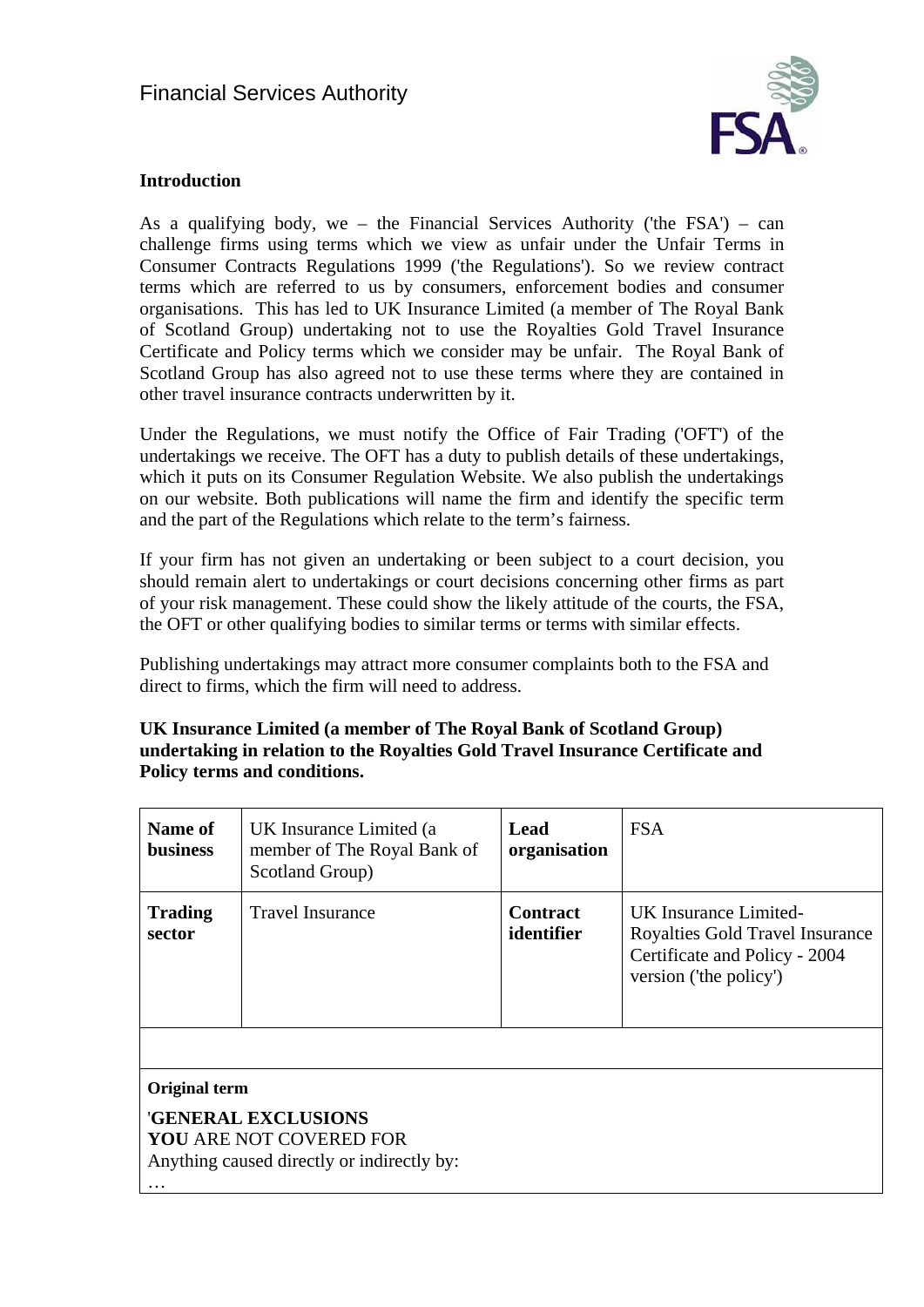7. consequential loss of any kind'

# **Application of the Regulations**

We were concerned about this exclusion clause because it contains the phrase 'consequential loss'. We believe that this phrase is not written in plain and intelligible language, as it refers to an expression that has a legal meaning. We do not believe that consumers would understand this terminology, and therefore, what they are, and are not, covered for by the policy.

Regulation 7(1) states:

'A seller or supplier shall ensure that any written term of a contract is expressed in plain, intelligible language'.

The Office of Fair Trading stated in *'Unfair contract terms bulletin 3'* (March 1997):

*'The OFT takes the view that contracts must be intelligible to ordinary consumers without legal advice. Therefore a drafting style which might be normal in a commercial contract is wholly inappropriate. This means using normal words in their normal sense, and avoiding jargon such as "consequential loss" and "time of the essence". Such phrases should preferably not be used at all, and certainly not without explanation'.* 

We also believe that this term, because it is so unclear and ambiguous, may constitute 'a significant imbalance in the parties' rights and obligations to the detriment of the consumer'.

Regulation 5(1) states:

'A contractual term which has not been individually negotiated shall be regarded as unfair if, contrary to the requirement of good faith, it causes a significant imbalance in the parties' rights and obligations arising under the contract, to the detriment of the consumer'.

## **How the term has changed**

The firm has amended the term so that it no longer contains the phrase 'consequential loss'. Instead, the term now explains what losses are, and are not, covered by the policy. The term also provides two examples to assist consumers in understanding the exclusion clause.

In addition, the firm has considered the losses that may, and may not, be excluded from the policy to determine whether the loss is or is not directly associated with the insured event.

For example, the firm now considers some losses to be directly associated with the insured event and has, therefore, included these in the policy. It will now cover the cost of extended airport car-parking fees, following a medical claim where the return is extended until the policyholder is fit to fly. In similar situations, the policy will now cover the cost of extended kennel or cattery fees incurred by the policyholder.

The firm considers that the cost of phone calls (over and above those to the claims handling agent) and the costs incurred by a policyholder who extends their stay to be with a sick family member may not be losses that are directly associated with the insured event. Previously, the firm relied on the 'consequential loss' exclusion to reject claims for these losses. However, the firm has now agreed to add in specific clauses to exclude these situations. This is to make the policy more transparent.

Between August 2008 and March 2009, the contract wording will be amended to reflect the changes agreed. Customers will be informed of the changes when their policies are due to be renewed.

**New term**